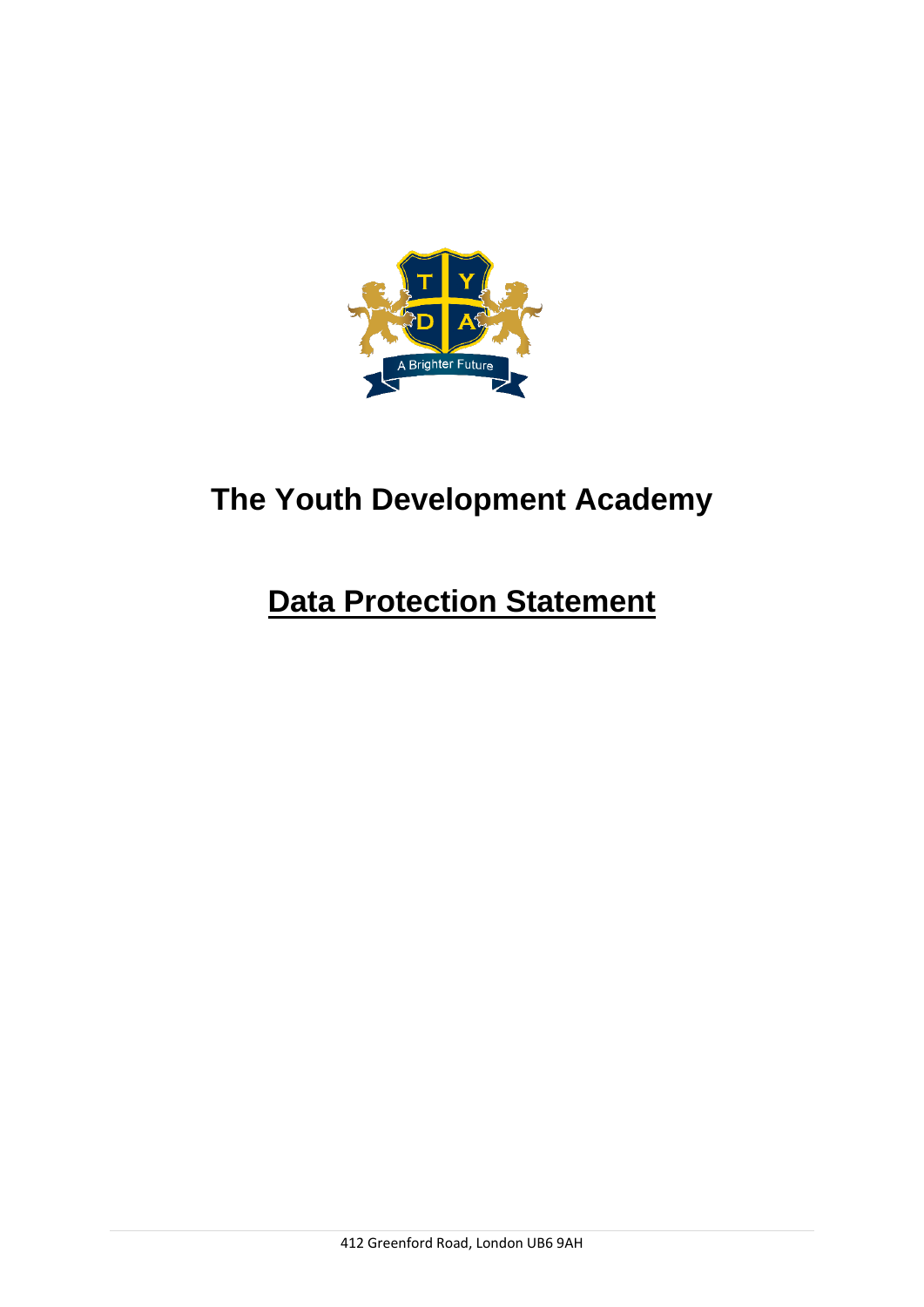## **Data Protection Statement**

The Youth Development Academy processes data about you for a variety of purposes, involving all aspects of the administration of your education and your welfare, associated financial matters, use of Academy facilities and for the purpose of equal opportunities monitoring. The Academy will use your contact details to keep you informed of events relevant to your studies and in emergencies e.g. building closures.

It is not possible to list all of the uses to which the Academy will put your personal data, nor to list all of the bodies with whom we might have to share your personal data. However, the following are examples of when the Academy will release data about you to third parties where we have a legitimate reason in connection with your time here at the Academy to use that data, or where the Academy is under a legal requirement to provide data.

- We are required to pass some data to government education departments, the Quality Assurance Agency (QAA), and to representatives of these bodies such as auditors.
- We will provide data on request to the police and other enforcement agencies in emergencies and where crime detection or prevention can be aided by its release, for example, responding to information requests from UK Visa and Immigration (UKVI).
- We may be required to provide data to the Higher Education Funding Council (HEFCE) or to other bodies acting on HEFCE's behalf. One such example would be where the Academy is required to provide student contact details for the National Student Survey.
- Students are required to provide details of their highest qualifications on entry to the Academy and this information is recorded on the Academy's student database. The Academy and others (e.g. HEFCE) may check this information with the Higher Education Statistics Agency (HESA) or other institutions to confirm the qualifications obtained.
- Data may be released to third parties in relation to financial matters associated with your education. We are required to pass data about you to HESA and some of this data will be passed to other statutory bodies involved with the funding of education. Further information on how your Student Record may be used by HESA can be found at www.hesa.ac.uk/collection-notices. We will also provide data to the Student Loans Company and to your devolved Student Finance administration area. If necessary the Academy will also release data to parties involved in the recovery of debts to the Academy.
- The Academy provides student details to Councils for the purpose of confirming eligibility for council tax exemption, and so that students can be invited to register to vote in local and central Government elections as a UK resident.
- Data may also be released to third party organisations that host Academy data e.g. our validated Universities, our awarding bodies or the HMRC. This is not an exhaustive list. Each instance of data sharing/hosting is covered by contractual arrangements.
- The Academy uses the TurnitinUK© anti-plagiarism software that could involve some personal data being released to other HE institutions for comparison purposes.
- Where students are enrolled on courses which are accredited by professional bodies, some identifying data may be passed to the appropriate professional body in order for students to be registered with that professional body.